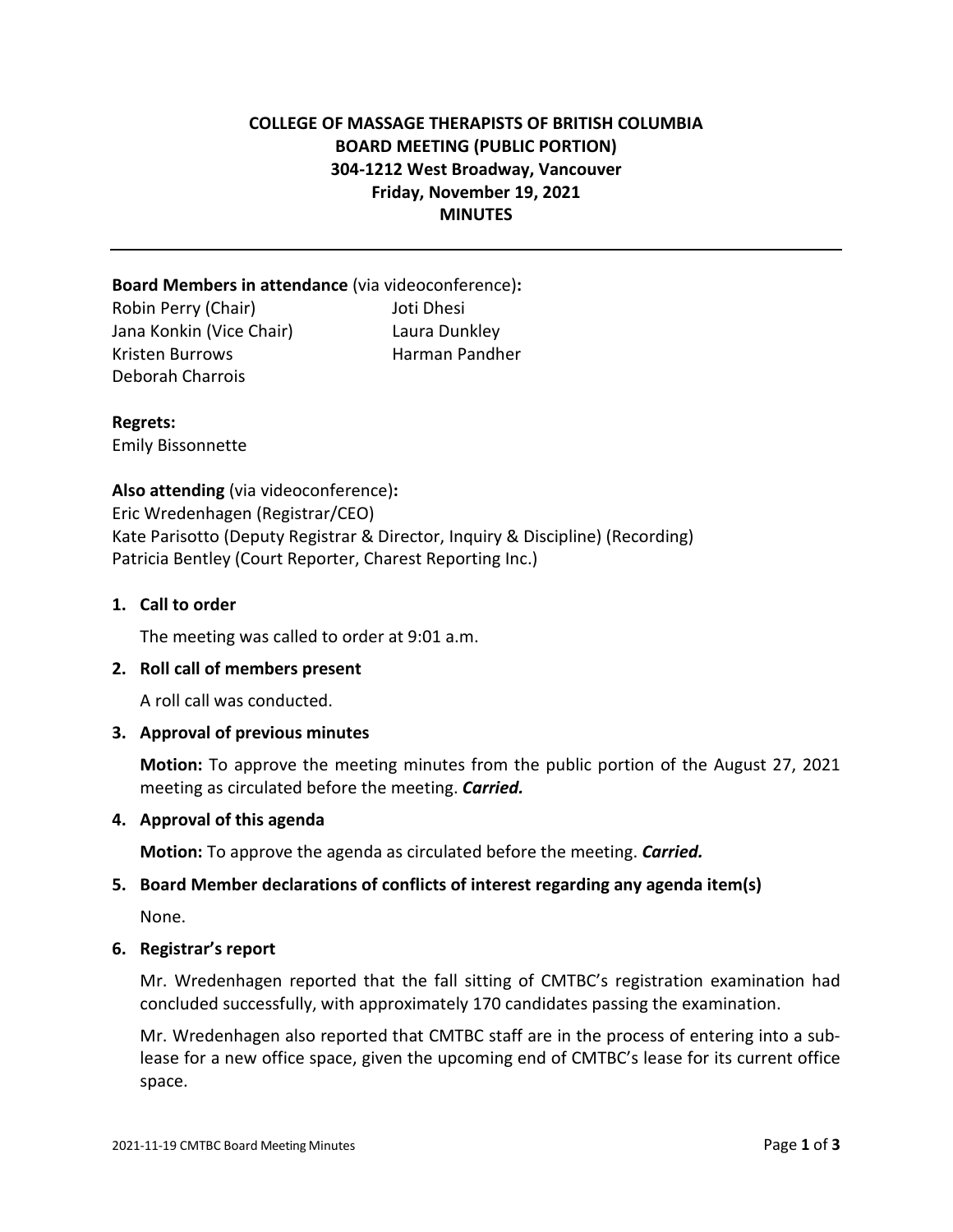Mr. Wredenhagen advised that staff will be asking the Board to meet again in December, and would be circulating potential dates for that meeting.

Mr. Wredenhagen also reported that he would have more information for the Board in January with respect to a joint Board education session with the Registered Massage Therapists' Association of B.C. (RMTBC).

# **7. Chair's report**

The Chair did not provide a report.

# **8. New business**

# **8.1 Approval of proposed Bylaw amendments**

Ms. Parisotto introduced the proposed Bylaw amendments, summarizing the changes, which would establish a requirement for registrants to take a CMTBC-authored online course on documentation in 2022 and create a fee for the course, as well as change the length of advance notification to the public of a discipline hearing. Ms. Parisotto explained that the Bylaws currently require CMTBC to post notice of a discipline hearing two to four weeks before the hearing; this amendment would change the requirement to four to eight weeks before the hearing. Ms. Parisotto explained that this would provide CMTBC with more flexibility and enhance public transparency. Mr. Wredenhagen explained that continued development of online courses to reinforce learning on recently introduced standards of practice is a part of the quality assurance program contemplated by the Quality Assurance Committee. Mr. Wredenhagen noted that the new continuing competence program approved by the Quality Assurance Committee, with both quality assurance and quality improvement components, will take effect in 2023.

**Motion:** To approve the Bylaw amendment (notice) as presented. *Carried.*

**Motion:** To approve the Bylaw amendment (no notice) as presented. *Carried.*

# **8.2 Update regarding Canadian Massage Therapy Council for Accreditation (CMTCA) Funding Agreement**

Mr. Wredenhagen reported that, consistent with the Board's previous direction, CMTBC has now entered a new funding agreement with CMTCA which will be effective January 1, 2022.

# **8.3 Committee reports:**

# **8.3.1 Discipline Committee report**

A written report from the Discipline Committee was circulated. Ms. Parisotto reported that only one discipline hearing remains in 2021, a one-day hearing scheduled for December 15, 2021. Three discipline hearings have now been scheduled for 2022.

# **8.3.2 Inquiry Committee report**

A written report from the Inquiry Committee was circulated. Ms. Parisotto advised that the Inquiry Committee's caseload continues to track higher than in 2020.